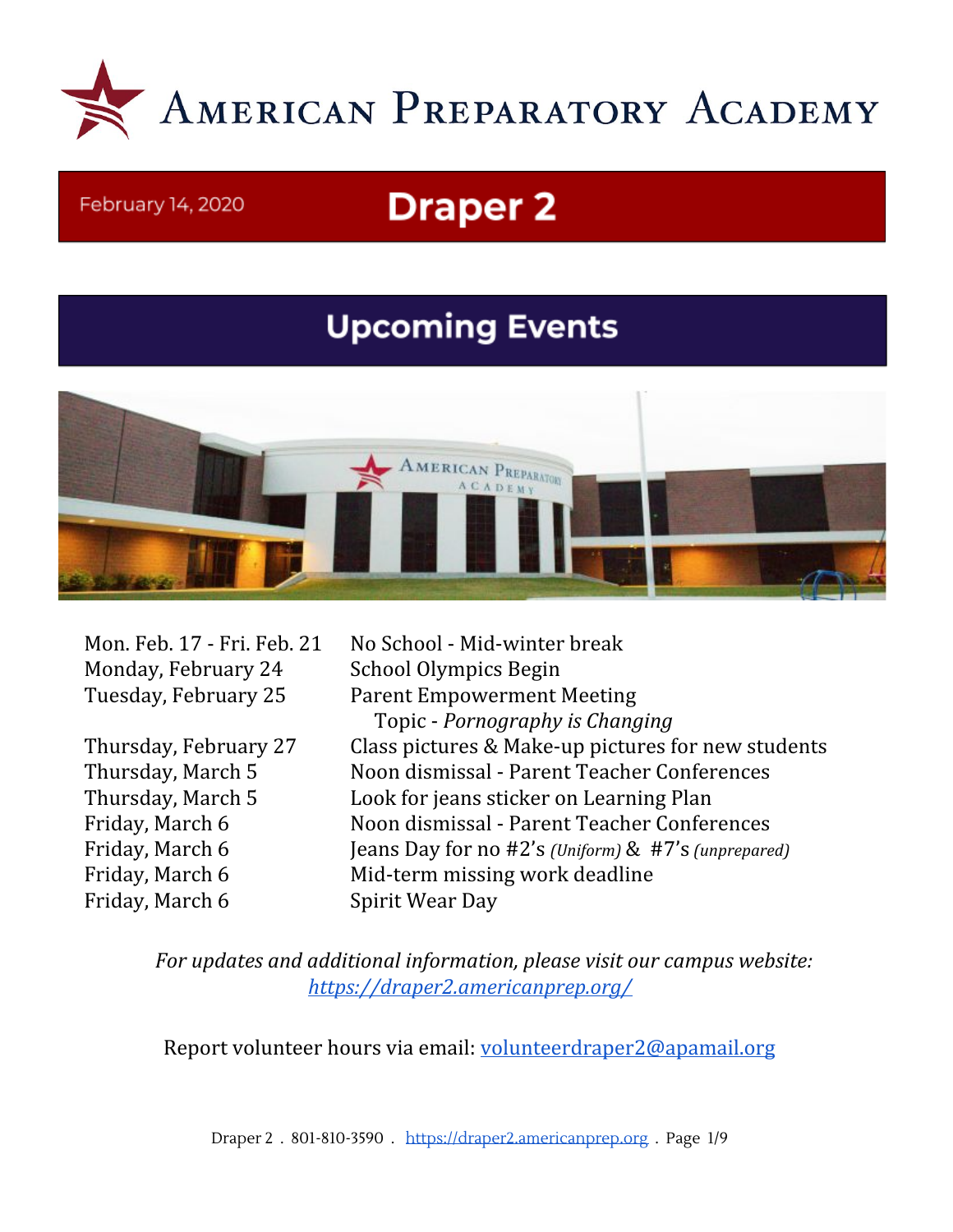

Check out the lost and found items posted here: <https://draper2.americanprep.org/lost-and-found/>

#### **February Builders Theme - I am a builder when I befriend others.**

Kindness is a very important trait to have when you are trying to befriend other students. Do you know every student in your class? How about in your groups?

Some ways to show that you want to befriend someone could be to smile at them. Have you tried smiling at the students you don't know? :) Give a student a high five. Include them on your walk to and from your group or recess.

Kindness is one of the easiest ways to befriend other people. When you are kind to someone they of course want to be kind to you.

*"To the world you may be one person; but to one person you may be the world. "*

―*Dr. Seuss*

#### **Academic Update**

#### *Science Fair Winners*

On February 6th, our 6th grade science fair finalists competed in the Salt Lake Charter Schools Science and Engineering Fair. These students were interviewed several times by many judges and were able to answer questions about their projects with confidence. We are very excited to share the results of the fair.

Our very own Grant Ellsworth, took 1st place in the elementary division and Aadhi Umamageswaran from our Draper 1 campus took 3rd place. Samhith Vajjala, Reece Thomas, Shelby Warner, Addison Humble and Kennedy Sorenson, all Draper 2 students, qualified to advance to the next level which is the University of Utah Science and Engineering Fair. From this regional fair, any advancing students are invited to compete in the national Broadband Masters. Way to go student scientists!

We would also like to thank Ms. Elliott for guiding all of our science classes toward success. Ms. Elliott, you are a ROCKSTAR!!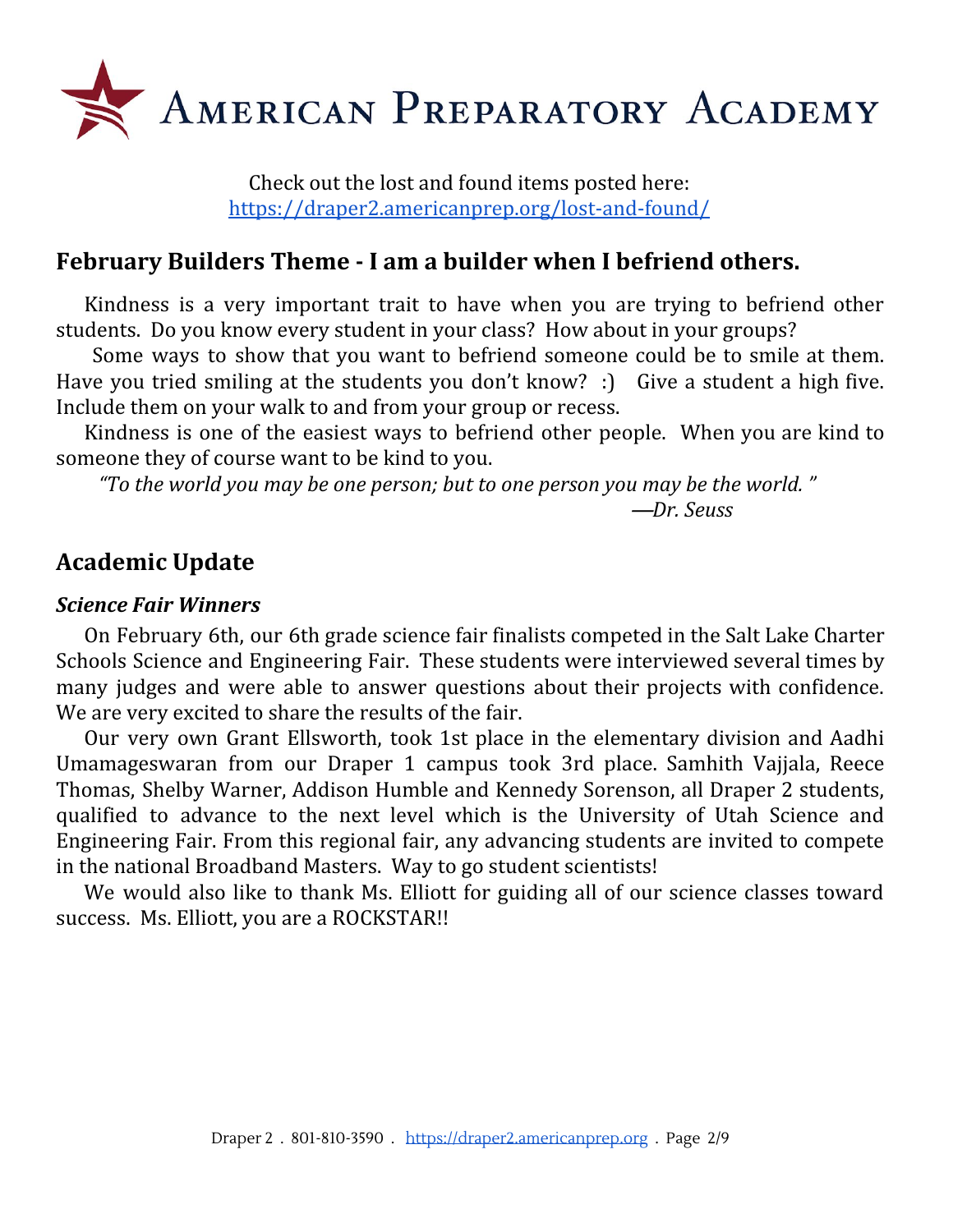

#### *Spelling Bee Winners*

Congratulations to our Spelling Bee winners and participants!!

#### **1st - 3rd Grade Winners**

1st Place: Vyas Singeetham, 2nd Grade 2nd Place: Vidyuth Rameshbharathi, 2nd Grade

#### Participants -

Arjun Muppireddy Sartaj Tib

**1st grade 2nd grade 3rd grade** Arudra Karthick **Aditi Nagalingam** Treesa Anil Eesha Balaji Vyasaraj Singeetham Anushka Rajeev Anshi Mandava Vidyuth Rameshbharathi Rahini Goyat Sri Krothapalli Swayam Sanghvi Adwita Mandiwal Swastik Kulkarni Prithiviraj Srinivasan Tashi Baisakhiya

#### **4th - 6th Grade Winners**

1th Place: Surya Kapu, 5**th** Grade 2nd Place: Koorosh Radpour, 5**th** Grade

Surya and Koorosh will move on to the Northern Utah Spelling Bee on March 7, 2020.

#### Participants -

**4th grade 5th grade 6th grade** Mia Joy Warner Vaishnavi Kothamasu Kazim Ali Arjun Mahajan Visaaradh Palanichamy Wilson St Martin Olivia Henderson Sharanya Bhuma Quinlan Rothey Aneesh Muppireddy Kimberly Bradford Shreya Sanghvi Sejal Rudra Surya Kapu Samhith Vajjal Jeevan Sidhu Koorosh Radpour Joseph Anil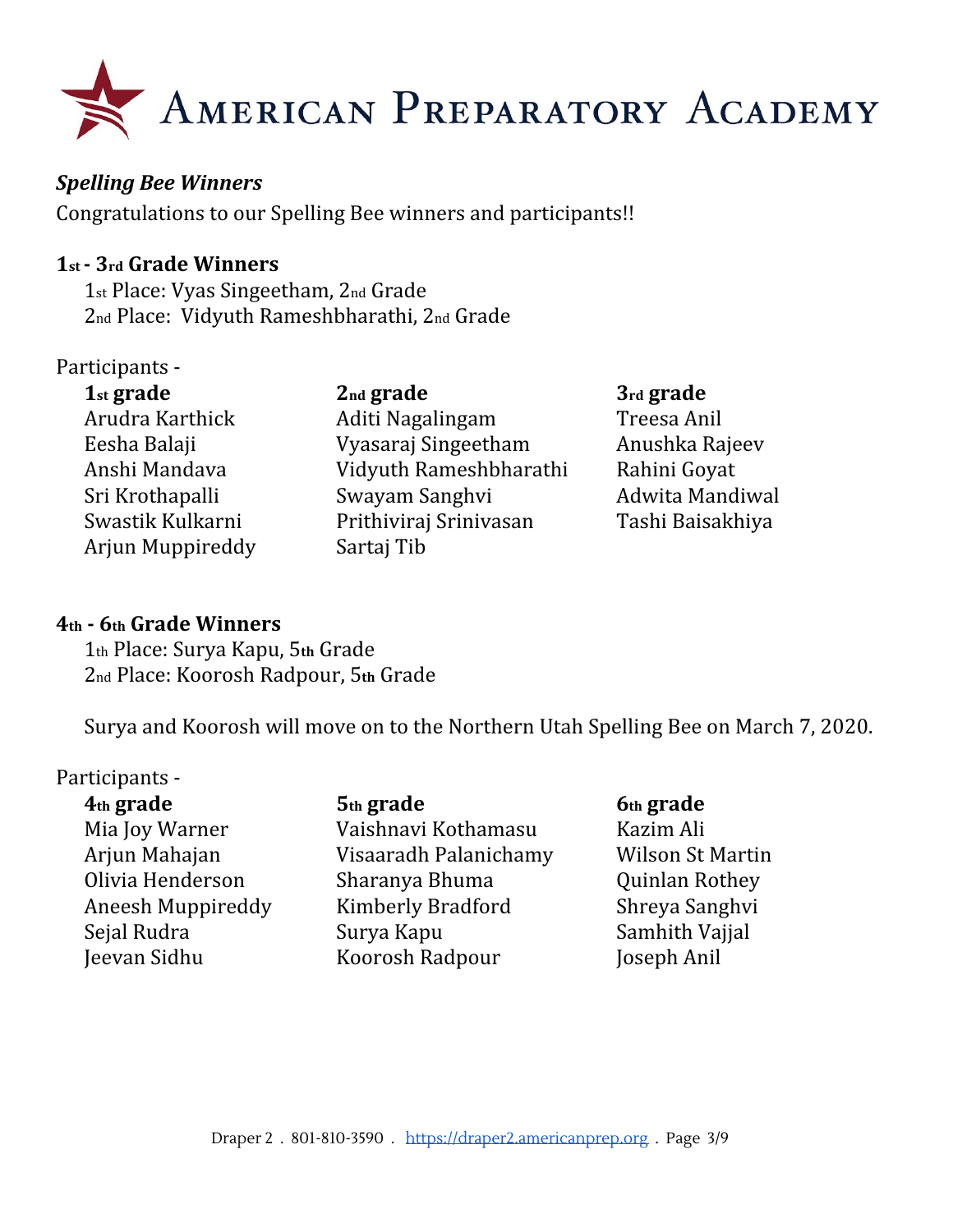

## **Upcoming Event Details**

#### *February 24 - School Olympics Begin*

When we return from mid-winter break we are excited to begin our annual School Olympics. Classes compete in many different categories including: Transitions, Uniforms, No missing work, Assembly behavior, Classroom cleanliness and many more! It is an exciting time as students try to be their best and earn points for their class.

#### *February 27 - Class Pictures and Photo Retakes*

Dress your best for class pictures! We will have retakes this day as well, if your student has not yet had a school photo taken.

#### *A Day of Love and Logic Salt Lake Conference - Tuesday, March 17*

On Tuesday, March 17th, the national Love and Logic staff will be at the Davis Conference Center in Layton, Utah to hold a parenting conference.

Please see the flyer on our website. You can register online at <u>[loveandlogic.com](https://www.loveandlogic.com/collections/classes-and-conferences/products/salt-lake-city-ut-march-17-2020)</u> or call 1-800-338-4065.

### **From the Administrative Office**

#### *6***th** *Grade - Re-enrollment Meetings -*

It's time for 6**th** grade students to enroll for 7**th** grade next year! Draper 3 is hosting their re-enrollment meetings on the following dates and times:

- Monday, March 9, 2020 at 7 PM in the D3 Multipurpose room
- Tuesday, March 10, 2020 at 8 AM in the D3 Multipurpose room
- Saturday, March 14, 2020 at 9 AM in the D3 Multipurpose room
- Tuesday, March 17, 2020 at 6 PM in the D3 Multipurpose room
- Wednesday, March 18, 2020 at 8 AM in the D3 Multipurpose room
- Wednesday, March 18, 2020 at 1 PM in the D3 Multipurpose room

At least one parent must attend a meeting and complete the registration form to ensure a seat at Draper 3 next year.

#### *K-5th Grade Re-Enrollment Meetings*

The Draper 2 Re-enrollment days and times are being finalized and will be announced after the mid-winter break.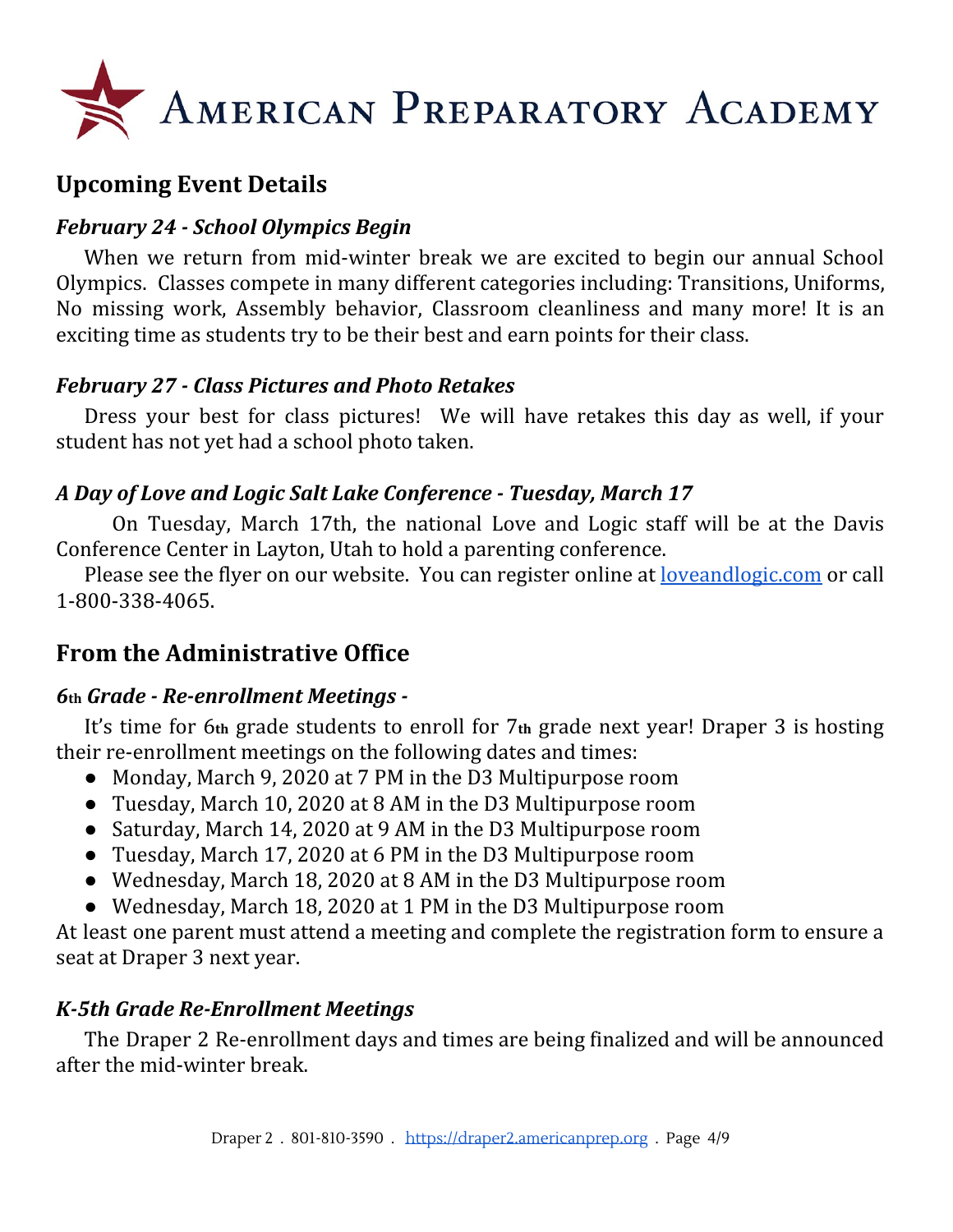

#### *School Lunch Update*

You can now order lunch until the end of the year! <https://apalunch.h1.hotlunchonline.net/> Please contact your school lunch workers if you need assistance Mrs. Kim [ekim@apamail.org](mailto:ekim@apamail.org) and Mrs. Marcotte [lmarcotte@apamail.org.](mailto:lmarcotte@apamail.org)

#### *Lunch Policies*

Recently, some students have been trying to warm up their lunches in the microwaves in our building. We do not have enough microwaves available for students. Please pack a thermos if you want your student to have a hot lunch. Please refer to pages 26-27 in our Parent Student Handbook for our lunch policies. Parent Student [Handbook](https://www.americanprep.org/wp-content/uploads/2019/02/Draper-2-PSHB-2019.pdf)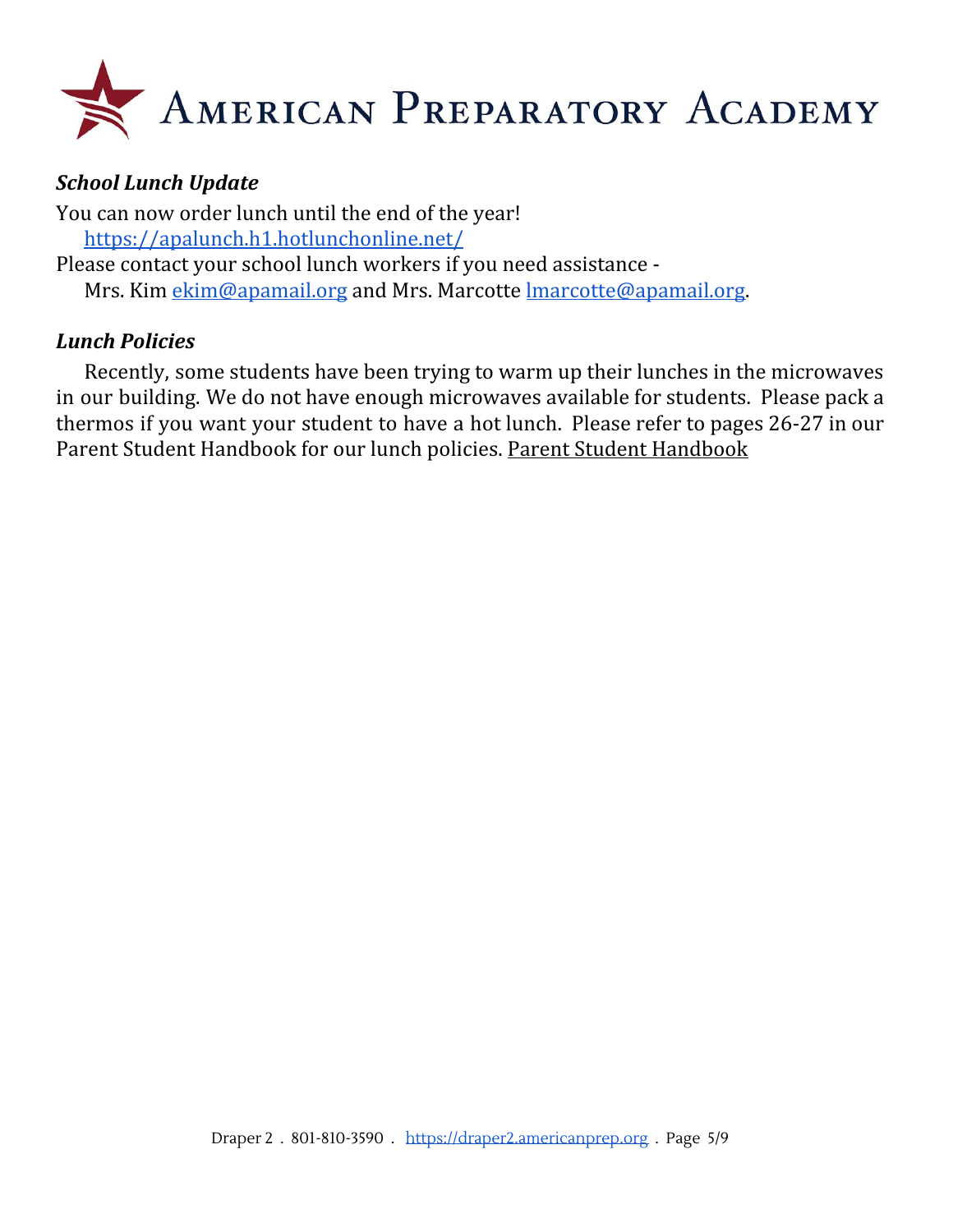

#### **All About Activities**

#### *Ballroom Dance*

**5 th and 6 th Grade Students**--Come explore Ballroom Dance! We'll jive to the swing, we'll sway to the waltz, and we'll show off your hard work with an exciting routine as guest performers in the Ballroom Dance Company's end-of-year concert!

*(All boys who sign up will receive a king-size candy bar the first day of class!)*

Parents—help your student develop coordination and rhythm, while also learning respect for others, focus, teamwork, and social confidence.

The clinic will run for 8 weeks: Mondays from 3:30-4:15 pm in the D2 Gym. Beginning Mar. 9<sup>th</sup> until May 4<sup>th</sup> (no class Apr. 6<sup>th</sup>), with performances on May 8<sup>th</sup> and 9<sup>th</sup>. The \$70 fee includes 8 lessons and the costume rental for the shows. Please see the flyer attached for more registration details.

The instructor, Joy Price, has 14+ years of coaching experience working at a competitive dance studio and as a faculty member at BYU-Idaho. She is also an accomplished performer with titles from a wide variety of national/international competitions and has been a featured artist at Walt Disney World.

#### *Club Registrations*

We have created a website page for all our club registrations. <https://draper2.americanprep.org/activities/>

#### *New Club - Magic Club*

Introducing a new after school club on Thursdays - students can come learn how to perform magic. This is provided by Utah Valley Magic Academy, and costs \$155 to \$180. The cost includes \$100 worth of magic materials that the students get to keep.

[Magic](https://draper2.americanprep.org/wp-content/uploads/sites/3/2020/01/APA-Purple-Wand-Magic-Flyer-1.pdf) Club Flyer

Check out the following link if interested:

<https://www.youtube.com/watch?v=XYzosCKrlZs&feature=youtu.be>

#### *New Club - Yoga Club*

Due to a lack of registrations the Yoga class has been cancelled this session.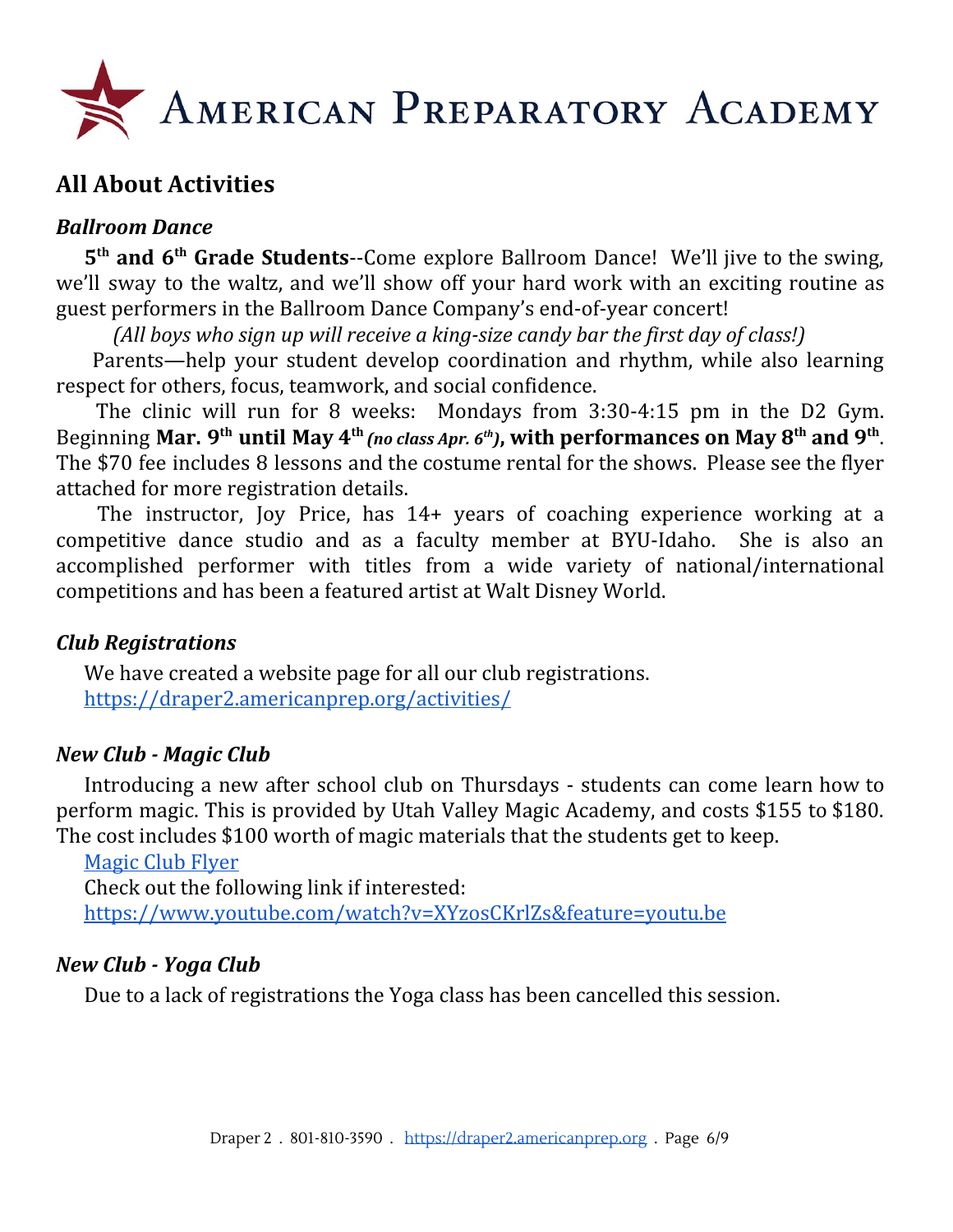# AMERICAN PREPARATORY ACADEMY

#### *FUN RUN 2020: Friday, May 15***th** *- Jill Welch*

Mark your calendars! Friday, May  $15<sup>th</sup>$  will be another epic and exciting Fun Run event! At this time we are seeking a few more volunteers to complete our Fun Run Corporate Team. These volunteers will help with:

Sponsorships - Oversee sponsor activity *(solicit old and new sponsors, coordinate sponsorship recognition)*

Hero Week - Work with our hero week team a few hours a day *(4/27/2020 - 5/1/2020)* to help recognize and reward students.

Please email [jwelch@apamail.org](mailto:jwelch@apamail.org)

#### **Character Development Corner - Mandy Brown**

This month's LunchTime Chat video was filmed at our West Valley 2 campus and features the value of "Befriending Others." Feel free to watch it with your kids at home. *(Students will have watched it during Chew Time sometime in the past two weeks)*

#### <https://youtu.be/9jbNhzMy1mw>

You never know what friendships are waiting for you out there, so take that first step to smile and say hi to a new friend today!

UPCOMING EVENTS...

White Ribbon Week will be held March 23rd-27th

5thGrade Galaxy Quest will be WEDNESDAY, April 1st

6th Grade Galaxy Quest will be THURSDAY, April 2nd

Sign ups to help with those events will be in the newsletter the week after our mid-winter break.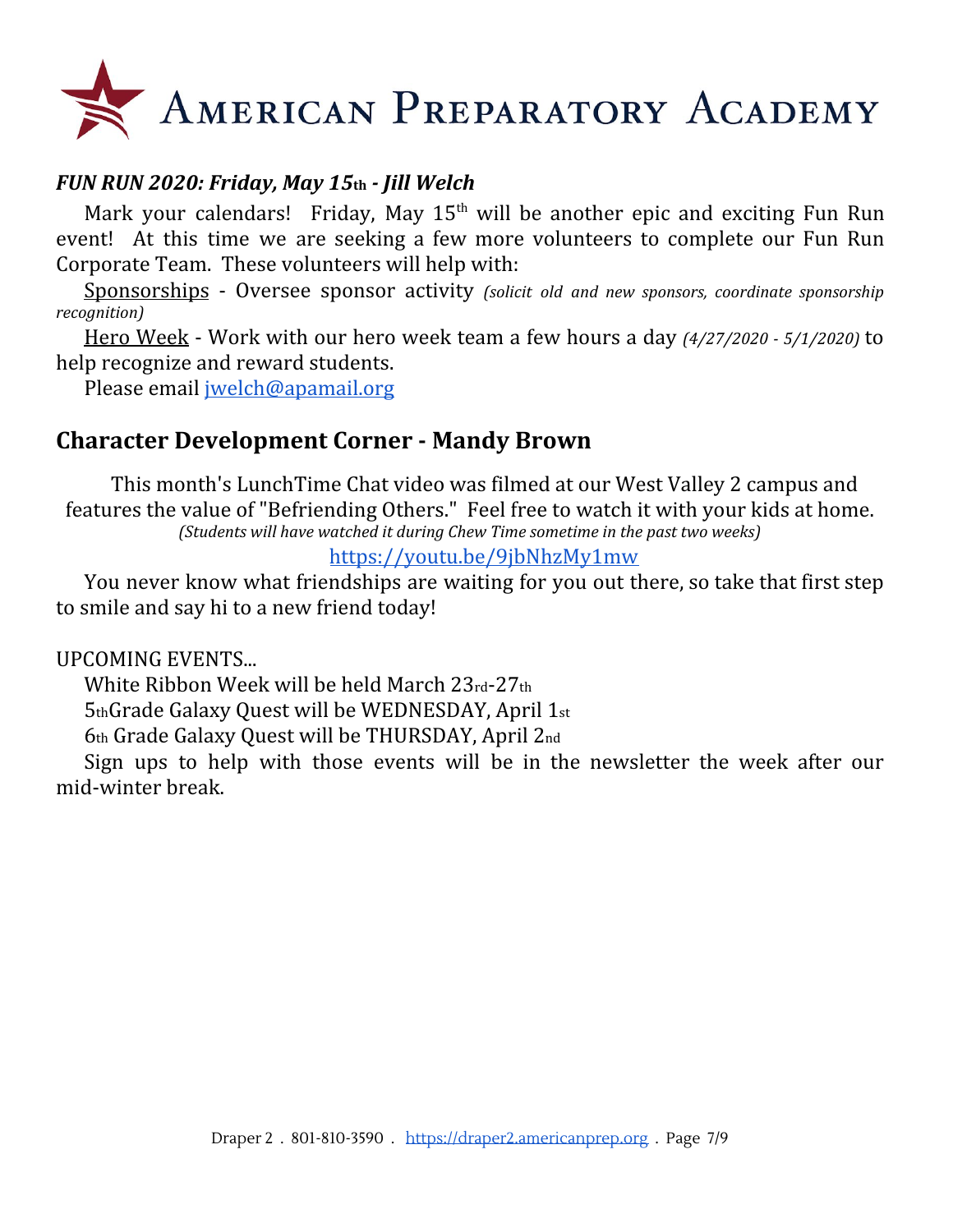

### **Family School Organization (FSO) - Nicole Harman**

#### *BoxTop App*

As an FSO we would really like everyone to download the BoxTop App and start using it! If you download the app, and send the FSO an email with proof that it's downloaded, we have an APA window sticker for you. The app is so much easier and it quickly earns money for our school. However, do not throw away the physical BoxTops, we will continue to turn those in for as long as we can!

Our goal for BoxTops is \$2000 for this school year. This is only \$3 per family! Starting today, until February 29th, we are running a school wide contest.

> **The contest is as follows:** *\$700 -* **Free Shoe Day** *\$1000 -* **Spirit Day** *\$2000 -* **Free Dress Day!**

#### **Top Classrooms will earn:** *K - 3rd grade -* **10 minutes Extra Recess** *4th - 6th grade -* **Free Tie Day**

How can you help us achieve this goal? Send in physical Boxtops to your classroom or the front office. Also, download the app and start using it ASAP.

Monies raised by Boxtops will be used on our staff. Questions? Send us an email or go check out Box Top information here:

[https://draper2.americanprep.org/wp-content/uploads/sites/3/2019/10/BTFE\\_Ove](https://draper2.americanprep.org/wp-content/uploads/sites/3/2019/10/BTFE_Overview.pdf) [rview.pdf](https://draper2.americanprep.org/wp-content/uploads/sites/3/2019/10/BTFE_Overview.pdf)

#### *Volunteer Hours*

Please email [volunteerdraper2@apamail.org](mailto:volunteerdraper2@apamail.org) to report your volunteer hours!